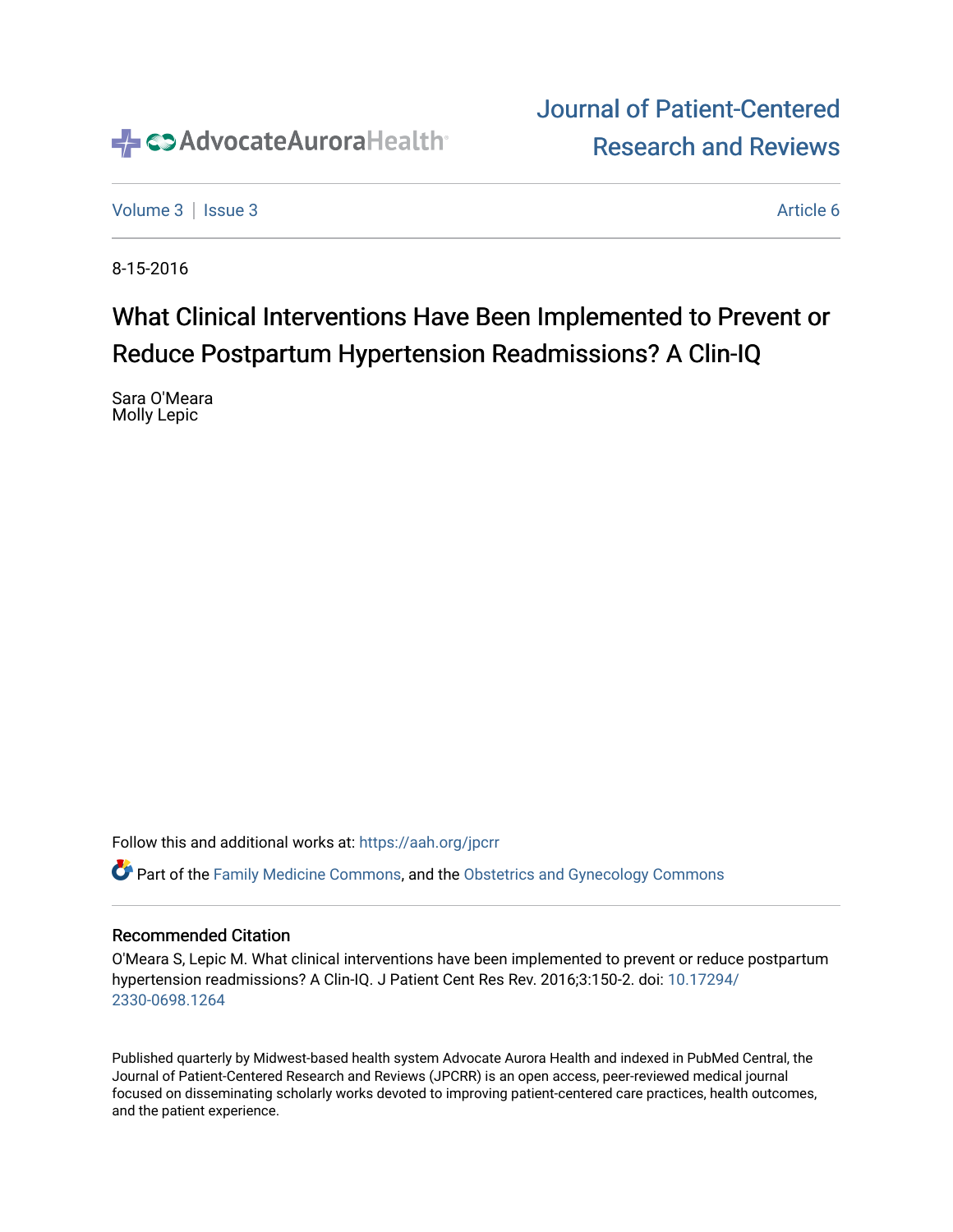# **What Clinical Interventions Have Been Implemented to Prevent or Reduce Postpartum Hypertension Readmissions? A Clin-IQ**

Sara O'Meara, DO, Molly Lepic, DO

*Department of Obstetrics and Gynecology, Aurora Sinai Medical Center, Aurora Health Care, Milwaukee, WI*

**Abstract** A literature review was conducted to determine what clinical interventions have been studied and implemented to prevent and/or reduce postpartum hypertension readmissions. Appropriate verbal and printed educational materials should be given to the patient prior to discharge with use of the "teach back" method. Patients and health care providers within the multidisciplinary team should be educated on the warning signs and symptoms of worsening hypertensive disease and when to appropriately involve the obstetrician. The use of text messaging may be useful in preventing hospital readmissions by increasing patient follow-up and compliance and appropriately managing patients in the postpartum period. Treating postpartum patients with furosemide may decrease blood pressure and prevent postpartum hypertension and the need for antihypertensive therapy. (*J Patient Cent Res Rev.* 2016;3:150-152.)

**Keywords** postpartum hypertension; readmission; prevention

### **Clinical Question**

What clinical interventions have been implemented to prevent or reduce postpartum hypertension readmissions?

#### **Answer**

Limited studies have reported on clinical interventions focused on preventing and reducing postpartum hypertension readmissions. To date, no reliable evidence yet exists to appropriately guide management for these patients in the postpartum period, though emphasis has been placed on appropriate patient education, targeting at-risk patients and establishing proper follow-up after discharge.

*Date answer was determined:* March 2016.

*Level of evidence:* B.

### **Inclusion Criteria**

Publications from January 2006 to March 2016

Correspondence: Sara M. O'Meara, DO, Aurora Sinai Medical Center, 945 N. 12th Street, Milwaukee, WI, 53233, T: 414-219-5800, Email: sara.o'meara@aurora.org

that were searchable in PubMed or Google Scholar, written in the English language, and that focused on clinical interventions to reduce/prevent postpartum hypertension readmissions.

### **Exclusion Criteria**

Publications reporting readmissions for other causes, such as infection, headache without hypertension, venous thromboembolism or cardiac disease unrelated to hypertension, were excluded, as were editorials and perspectives. Publications providing antepartum hypertensive guidelines also were excluded, as these did not appropriately address the clinical question.

### **Summary of Problem**

Hospital readmission rates are a critical component in health care performance measures and costs, and have been the focus of the Centers for Medicare and Medicaid Services' attention, thus prompting efforts to improve health care quality and patient education.<sup>1</sup> In 2009, 27% of obstetric readmissions were due to hypertensive disease.<sup>2</sup> Maternal blood pressure peaks 3–6 days after delivery, when patients have already been discharged home.<sup>3</sup> As a result, postpartum hypertension readmissions make up a significant portion of obstetrical readmissions and contribute to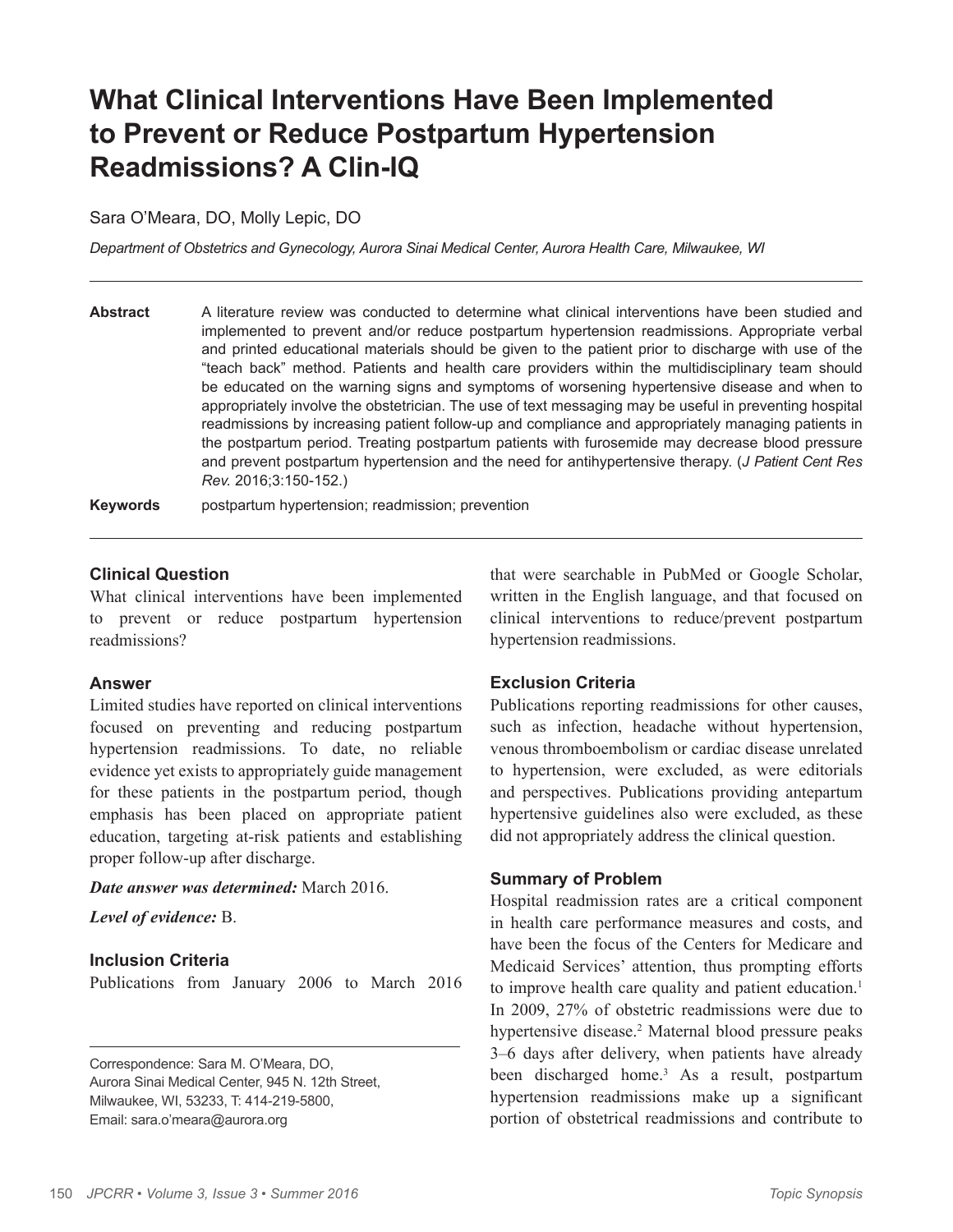overall hospital readmission rates. Factors contributing to postpartum hypertension readmissions rates may include: provider and patient lack of knowledge regarding the disease process and progression, lack of standardized management and treatment plans, and insufficient patient education. Task Force on Hypertension in Pregnancy guidelines have been established by the American College of Obstetricians and Gynecologists for management of maternal hypertension in labor and delivery, but these do not address management during the postpartum period.<sup>1</sup> Postpartum hypertension not only significantly impacts health care costs but also contributes to maternal morbidity including stroke and mortality.3

## **Summary of Evidence**

Of the initial 58 studies identified by our search strategy, only five satisfied the inclusion and exclusion criteria. The first finding from our search was a presentation within the American Hospital Association's "Health Care Leader Action Guide to Reduce Avoidable Readmissions."2 This summary report identified several strategies to reduce avoidable readmissions throughout patient care. During hospitalization, it is recommended that health care providers: screen patients for risk factors for readmission and tailor care appropriately, establish effective communication with the patient and family, use the "teach back" method for education and comprehension (i.e. patients are asked to reiterate their understanding of the information communicated), and coordinate patient care across multidisciplinary teams. Upon discharge, it is recommended that caregivers: implement comprehensive discharge planning, use the "teach back" method for discharge planning, and schedule follow-up appointments as indicated. Postdischarge, it is recommended that health care providers: promote patient self-management of their diagnosis, conduct home visits, and follow up with the patient via the telephone.<sup>2</sup>

Al-Safi et al. studied demographics and clinical factors that may play a role in delayed postpartum preeclampsia and eclampsia, thereby contributing to postpartum hypertension readmissions.4 In terms of the demographics collected  $-$  age, gravidity, body mass index, ethnicity, history of hypertensive disease and other comorbidities  $-$  young age was the only significant demographic variable for developing eclampsia. All patients studied presented with prodromal symptoms, with headache being the most common. The authors emphasized the need to educate emergency department providers on prodromal symptoms given that most of the patients were initially evaluated in this setting, and patients on warning signs and symptoms of their diagnosis prior to discharge to potentially avoid complications and development of postpartum preeclampsia or eclampsia. Patient education should occur prior to hospital discharge using both verbal and printed materials.4

With a design based on evidence that hypertensive complications frequently occur within 7 days postpartum, the third study evaluated the use of provider-patient text messaging as an avenue for increased outreach prior to follow-up appointments.<sup>5</sup> The text messaging intervention sought "to provide reassurance, answers to questions and problem-solving solutions, and to identify women who needed escalated care." A member of the patient's health care team sent a standardized text message to patients within 3 to 4 days following hospital discharge. Response rate was 34%, and 27% required a follow-up phone call for additional information and triage. Participants reported satisfaction with this method of enhanced communication and follow-up; however, further research needs to be performed to determine if this method reduces readmission rates.<sup>5</sup>

A Cochrane review titled "Prevention and Treatment of Postpartum Hypertension" sought to determine if any evidence-based recommendations exist to guide management (though not specifically to determine ways to reduce readmissions, as was our goal) of postpartum hypertensive patients.<sup>3</sup> The review included nine trials, all of which studied the effects of different medications commonly used in pregnancy and in the postpartum period, including furosemide, nifedipine, timolol, hydralazine, methyldopa and labetalol. The review concluded that "postnatal furosemide may decrease the need for postnatal antihypertensive therapy in the hospital, but more data are needed on substantive outcomes before this practice can be recommended."3 The authors suggested that the use of furosemide may be beneficial in reducing blood pressure, thus potentially reducing readmission rates and maternal health complications.